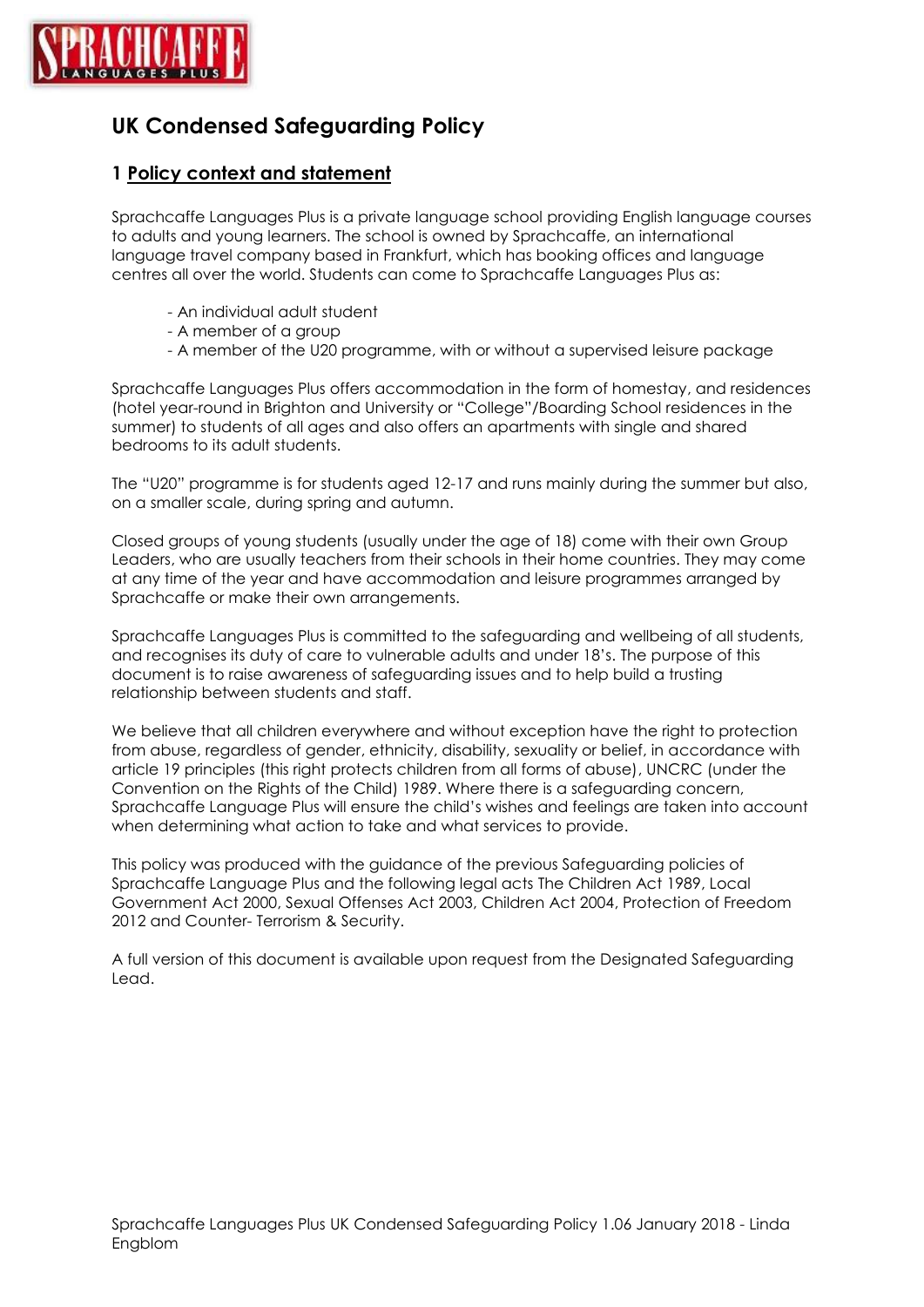## **2 Staff Responsibilities**

The following staff have specific safeguarding responsibilities relating to all staff:

- **Linda Engblom, Safeguarding & HR Manager:** Designated Safeguarding Lead (DSL)\*: overall safeguarding responsibility. **01273 322102 or** hrs.uk@sprachcaffe.com
- Designated Safeguarding Person (DSP): supported by the DSL.\*
- **The Homestay and Transfers Coordinator: regularly updates Homestay Hosts with** changes to our procedures and requirements. Checking the Homestays with initial viewings and regular spot checks and keeping records for each family. They ensure students under the age of 18 are placed with DBS checked Homestay Hosts.\*
- **U20 Live-in Residential Coordinator:** assisted by teamers, responsible for the safety and pastoral care of students staying in our residential accommodation, ensuring curfew bed checks, fire drills, and adequate student supervision at meal times and during free time.
- **U20 and Group Coordinator:** administrative organisation of the U20 programme.
- **Teamers / Teamer Assistants:** supervision and pastoral care of students on the U20 programme particularly during activities and whilst travelling to and from the airport and free time. Also responsible for ensuring any unsupervised, free time activities are suitable and have been risk assessed.
- **Group Leaders:** supervision and pastoral care of students in their closed groups. Cannot be responsible for students who are not part of their group.
- **Homestay Hosts:** supervision and pastoral care of students staying in homestay accommodation.
- **Academic/Centre Coordinators and Teachers**: supervision of students in classes and while in classrooms buildings.
- **Booking Agents:** communication of special student requirements prior to arrival and liaison with students' parents/guardians.
- **Sprachcaffe Sales Agents**: liaison with booking agents and direct students' parents.
- **Hotel staff:** Different responsibilities in housekeeping, restaurant and reception.
- **Hotel Manager:** Responsible of the day to day operations of the Hotel and overall management of hotel staff.
- **Director of Studies:** Mainly responsible for the teachers, classrooms and delivery of the curriculum to students.
- **UK General Manager:** Directs and oversees UK operations to make sure daily operations align with the vision of the company and plans are made for the future.

#### **\*Please see Appendix.1 for location specific details for these roles**

Sprachcaffe Languages Plus UK Condensed Safeguarding Policy 1.06 January 2018 - Linda Engblom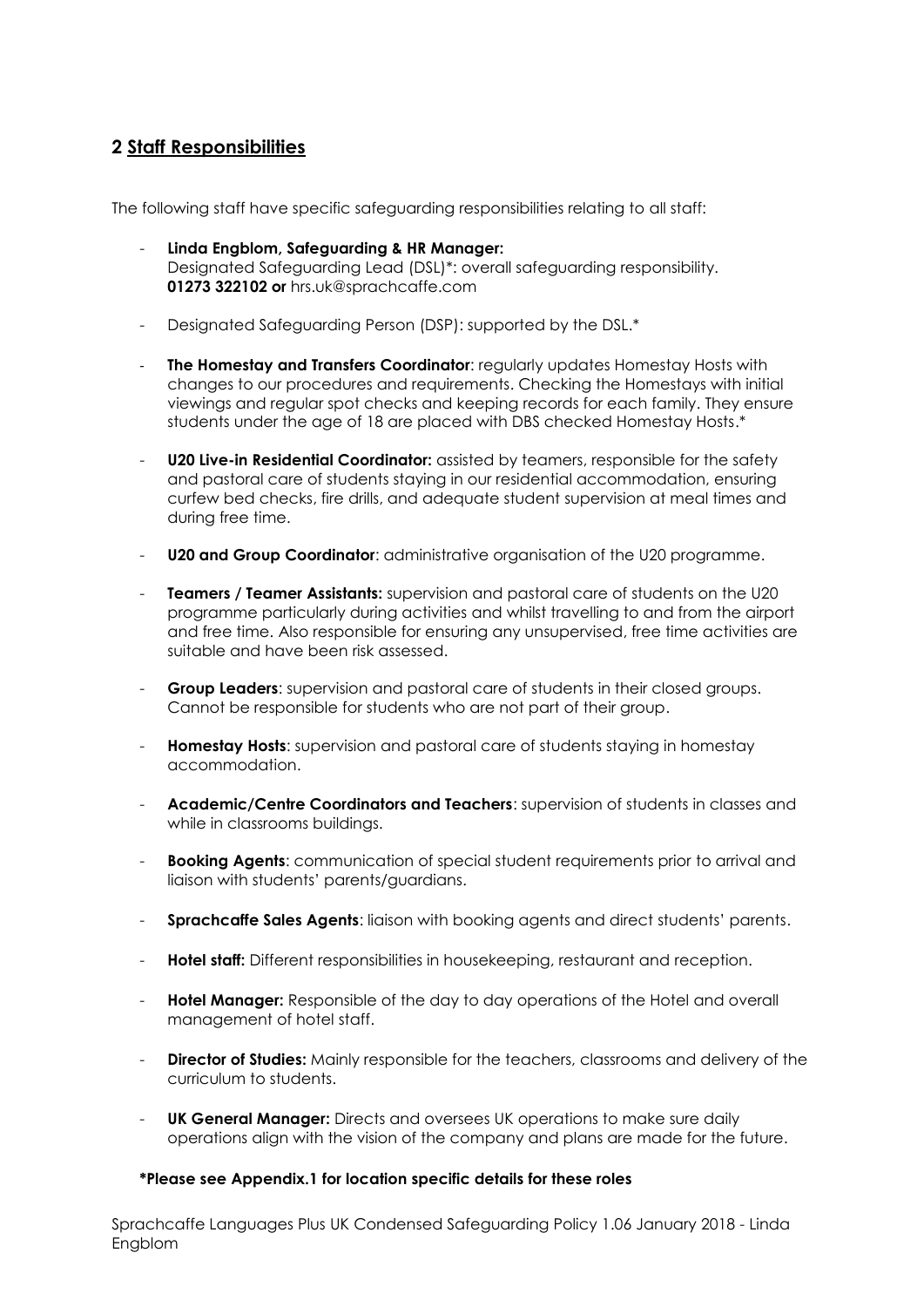## **3 Code of Conduct**

The code of conduct gives guidance for adults, staff at Sprachcaffe Languages Plus as well as under 18 year old students interacting with each other in order to create a safer school culture. It is designed to protect minors from abuse, and to protect staff and other adults from suspicion of abuse. All adults who work with Sprachcaffe Languages Plus School must agree to comply with this.

## **3.1 Position of trust**

According to Sexual Offences Act 2003 any person in position of trust engaging a sexual activity of any sort with students under the age of 18 is breaking the law.

## **3.2 Adult-Under 18 years old interaction**

This code sets out standards of behaviour expected from all adults including staff members, homestay hosts and students to behave appropriately.

This code of conduct will be achieved by following the policy and the below mentioned standards.

When interacting with students that are **under** 18, staff members must:

- Communicate in a manner appropriate to the student's age and understanding

- Discourage any attention seeking behaviour

- Inform the DSP immediately of any concerns relating to a student's behaviour

- Inappropriate language should not be used such as use of inappropriate names or terms and suggestive humor

They must **not**:

- Make physical contact with any student
- Exchange personal information with any student

- Be alone with a student where they cannot be observed

If a student is sent out of class for disruptive behavior, they can sit at reception for 15 minutes before being escorted back to their classroom.

If it is necessary to administer first aid to an under 18, this should be done in a place where it can be observed.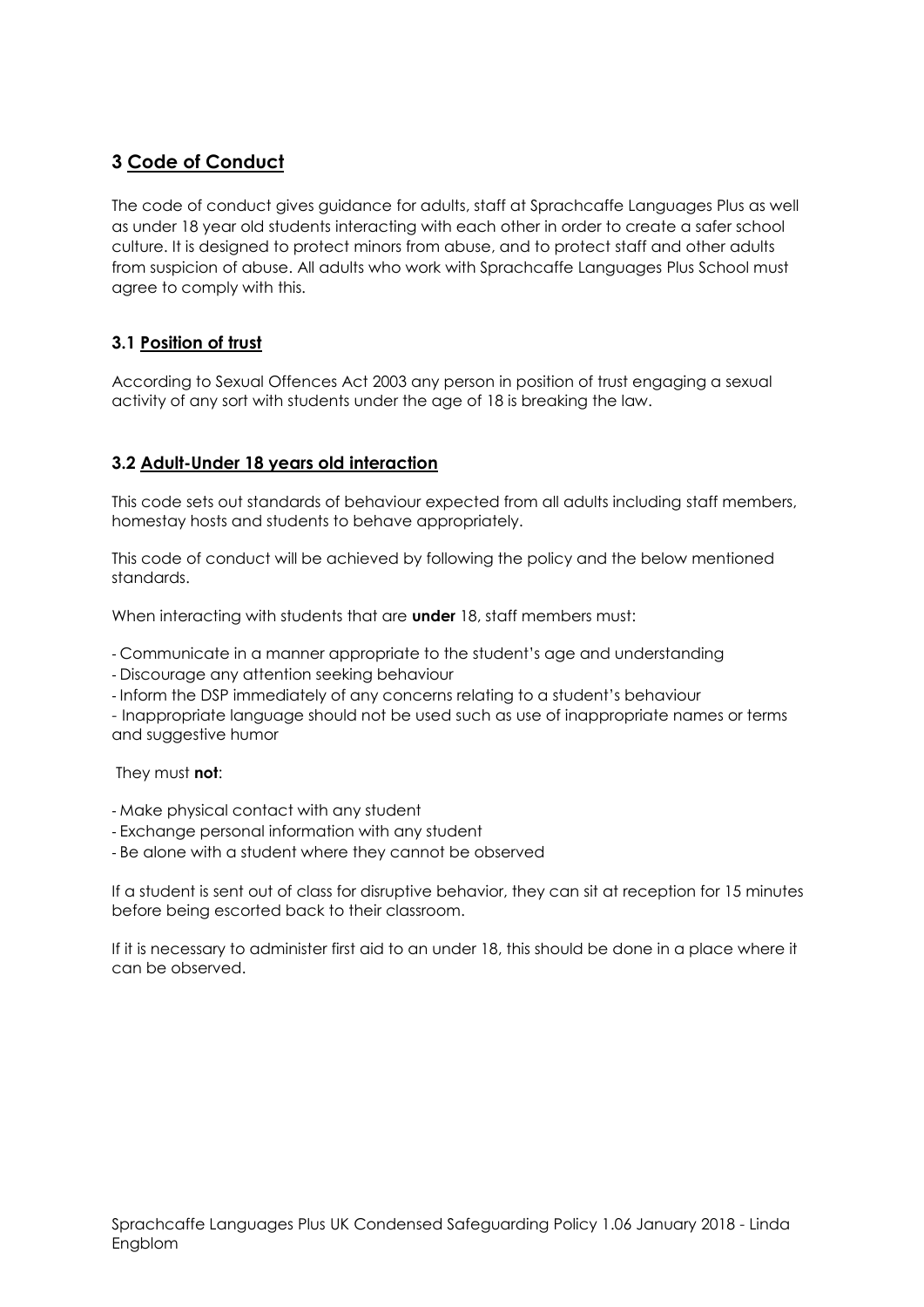## **3.3 Interaction with over 18 years old**

When interacting with students that are aged **over** 18, staff members and homestay hosts must:

- Communicate in an appropriate manner without making any form of sexual reference
- Ensure that interaction remains appropriate
- Bring to the DSL's attention any exchange of contact details that does occur

#### They must **not**:

- Make physical contact with any student
- Develop an inappropriate relationship with any student
- Encourage the exchange of personal details with any student

## **3.4 Students in Accommodation**

Homestay hosts and staff in students' accommodation should:

- Knock and call student's name twice before attempting to open the door of their bedroom
- Be appropriately dressed and covered at all times
- **NEVER** enter a student's bedroom uninvited, unless in an emergency
- **NEVER** enter a bathroom or toilet when it is occupied by a student

The homestay providers and staff members must all make sure that students abide by the following curfew time; **all students aged under 18:10.00 pm.**

All students are provided with the guidance for free time behaviour. If a student wishes to go out of their scheduled classes or activities, the students' parents must complete and sign a parental permission document and provide it with a copy of a valid ID to the school and the school must be satisfied that any unsupervised activity/plans are appropriately risk assessed before the student is authorised to do them.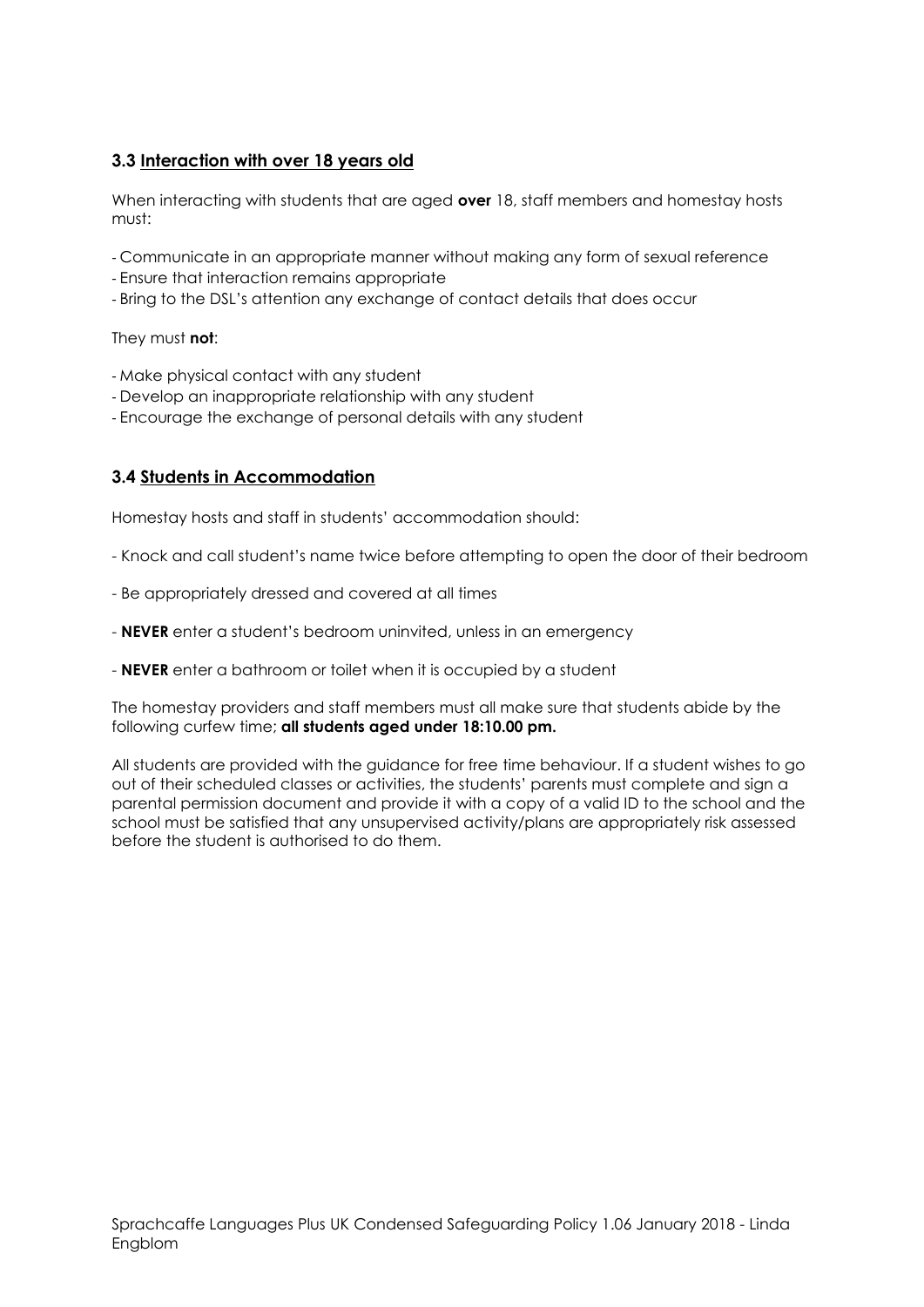## **3.5 Appropriate appearance**

Adults must behave professionally at all times and act as good role models, dressing appropriately and being easy to identify as a member of staff rather than a student. Provocative, revealing or overly casual attire is not acceptable. Adults must be appropriately covered at all times in the presence of student aged under 18 (or any student).

 $\Box$  Teachers and other centre staff wear smart-casual attire, including smart jeans

- □ Teamers and Teamer Coordinators always wear Sprachcaffe T-shirts
- $\Box$  Staff should be extra sensitive on the effect of their appearance

Homestay hosts should make sure their appearance promote a professional and positive image. It should not distract, cause embarrassment or give rise to misunderstandings.

## **3.6 Transport**

When using taxi/coach companies, a written confirmation is required stating that the company is only using drivers who have been DBS checked.

If in any cases staff need to use their own vehicles to transport under 18 years old students, they should be seated in the back and the staff member should inform the line manager the estimated time the journey will take and the estimated time of arrival to the destination.

### **3.7 IT & social network**

Students aged under 18 are advised to be careful online and not to share any personal information or photographs with strangers. The school computers also have a filter, preventing students from accessing inappropriate websites.

Students are told that if they receive any unwanted contact online or by text message, they should inform a member of staff, especially their Teamer or Group Leader. This member of staff is then responsible for informing the DSP or DSL.

#### **3.8 Alcohol, drugs and smoking**

Adults have a serious responsibility regarding alcohol, drugs and smoking when working with students, for many students they are the role models. Staff must never use or endorse the use of tobacco, alcohol or drugs in the presence of students.

Students will be informed that the consumption of alcohol or smoking on Sprachcaffe Languages Plus premises is prohibited. Any use of alcohol or smoking by underage students is seen as a serious contravention of rules, staff will need to report this immediately to their line manager and this may result in immediate expulsion. These regulations are stated in the behaviour guidelines.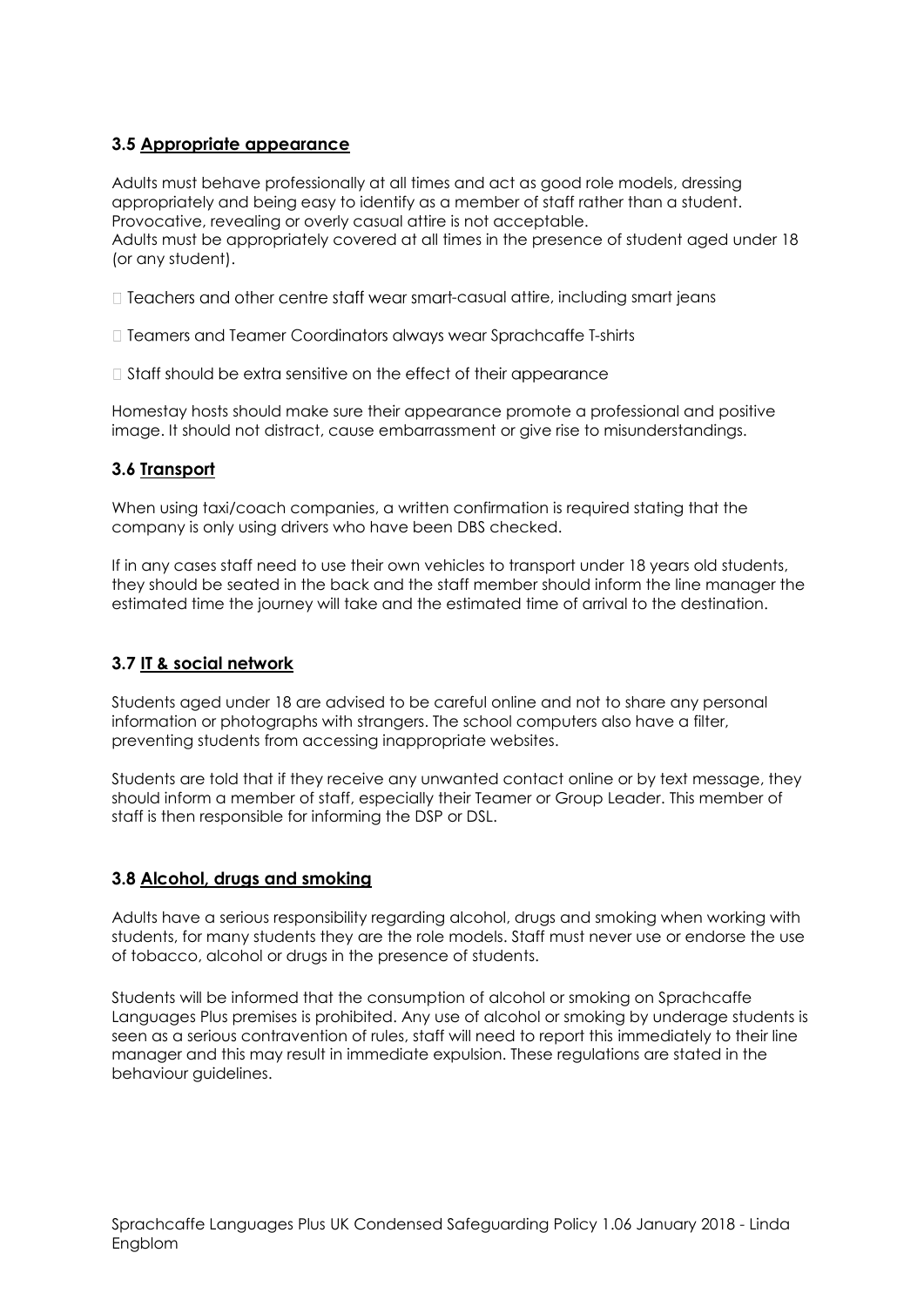## **3.9 Whistleblowing**

We will ensure that all staff members are aware of their duty to raise concerns, where they exist, about the management of child protection, which may include the attitude or actions of colleagues.

If necessary, they can speak with the DSL. Concerns can be raised by calling **the NSPCC whistleblowing helpline** on **0800 028 0285**.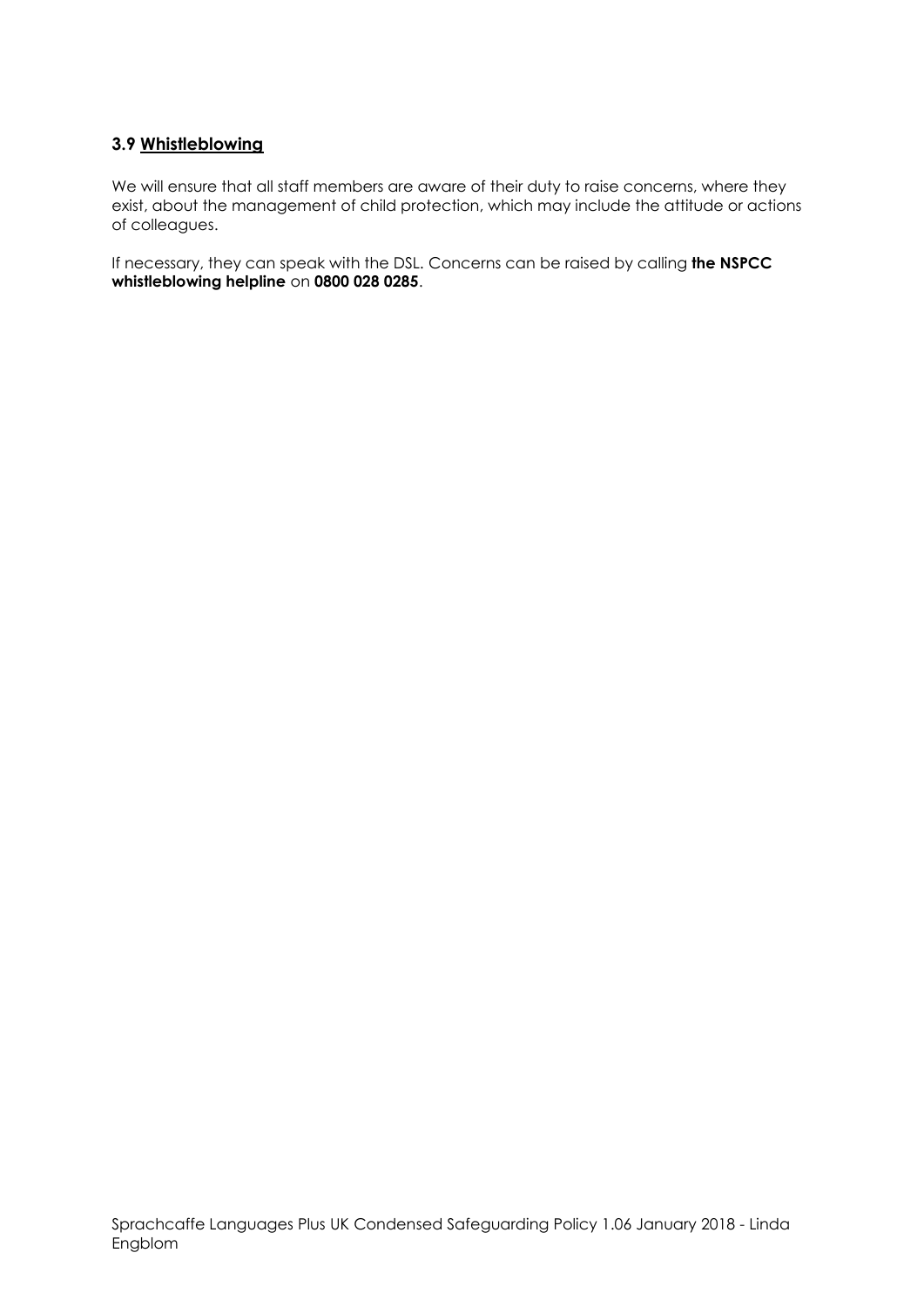## **4 Child Protection**

Sprachcaffe Languages Plus meets the child protection responsibilities by:

#### **-Creating procedures and policies**

#### **-Ensuring a condensed copy of the safeguarding policy is given and communicated to and understood by all staff**

#### **-Training all staff and homestay members**

**The four main types of abuse are physical, sexual, emotional and neglect**. Bullying is also identified as a fifth form of abuse.

- Physical abuse: violence, especially pre-planned
- Sexual abuse: forcing a child to take part in sexual activity of any kind, physical or non-contact are both form of sexual abuses. Contact abuse could be sexual touching, rape or penetration or making a child to take their clothes off. Non-contact sexual abuse activities are such as grooming, exploitation, or persuading children to perform sexual acts.
- Emotional abuse: Emotional maltreatment of a child such as blackmail, threats and intimidation
- Neglect: is the persistent failure to meet a child's basic physical or psychological needs (e.g. to protect child from harm, lack of adequate food/shelter)

#### **Secondary forms of abuse are:**

- **Child Sexual Exploitation** happens when under 18s receive something (e.g. attention, gifts, money) initially without needing to give anything in return, but at some point sexual activity is required by the exploiter in return for "something" to be given
- **FGM (Female Genital Mutilation)** is a non-medical partial or total removal of external female genital organs. It is illegal in UK and a form of child abuse. If discovered it needs to be reported to the police.
- **Bullying** is the act of hurting somebody else either physically or emotionally. Cyberbullying takes place online or through smart devices or tablets.
- **Peer to peer abuse**, abuse is not just adult to child, children may harm each other in various ways; gang violence, gender based violence and hate and revenge crimes, honour based violence (HBV) are different types of peer to peer abuse.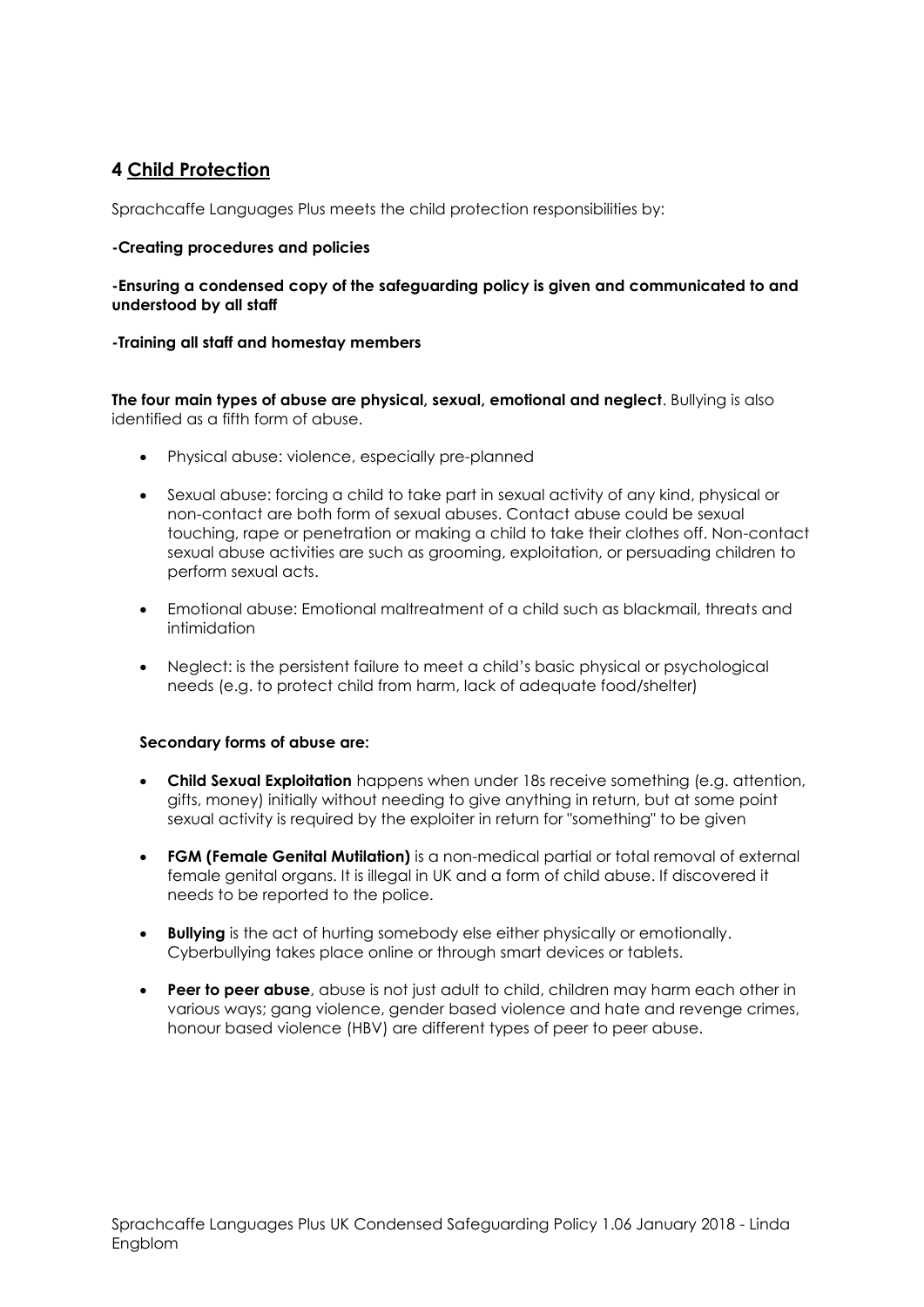## **4.1 Situations when adults need to respond**

We understand that the following signs may indicate abuse, although they may also have other causes:

- A fellow student expresses a concern
- A student describes something that has happened to them

- A student has unexplained injuries, changes their dress to conceal injuries, or suddenly avoids sports

- A student reverts to younger behaviour, becomes extremely nervous or attention seeking, or starts routinely underachieving

- A student steals or lies

- A student is preoccupied with sexual matters and is sexually provocative with adults

- A student looks unhappy and ill cared for, is withdrawn or aggressive, or has lingering health problems

- A student distrusts adults and other students, has difficulty making friends, or drastically changes their personality and behaviour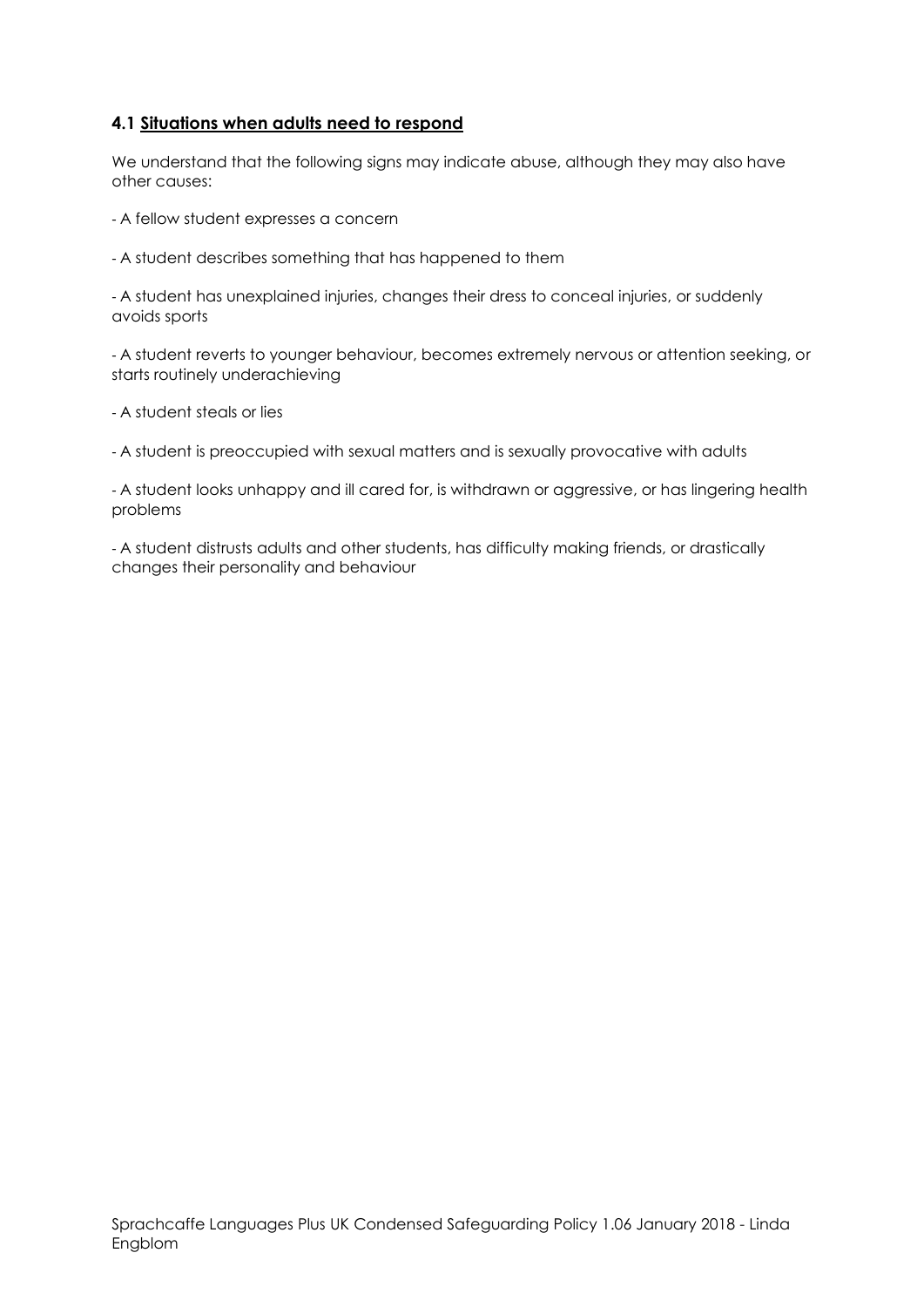## **4.2 Concerns and serious issues**

Sprachcaffe Languages Plus will always take reports of suspected abuse seriously. There are two types of abuse:

- **Concern** is something that is not right, based on something you have noticed or been told.
- Serious issue indicates that the child could be in danger and it will need an urgent response.

Staff have a responsibility to look for emerging concerns and to react as early as possible by sharing the concerns with the Designated Safeguarding staff. This will help to avoid concerns escalating to more serious or potentially harmful situations.

Any concerns should be recorded and passed on to the DSL, following this procedure:

#### **1. Receive**

- Listen calmly, try not to appear shocked by what you hear
- Accept what they say, show that that you take it seriously
- DO NOT interrogate or ask leading questions

#### **2. Reassure**

- Reassure them that they have done the right thing in coming to you
- Be honest, don't make promises you can't keep
- DO NOT promise confidentiality as you have a duty to refer the information

#### **3. React**

• Explain what you have to do next and who you need to talk to and that this will be on a need to know basis

#### **4. Record**

- Make brief notes at the time, write them up more fully as soon as possible using the concern form. (Copies available at Reception, in offices, the staffroom and teachers' class files)
- Take care to record timing, setting and personnel as well as what was said word by word
- Be objective include statements and observable things rather than your interpretations or assumptions
- Do not destroy your original notes in case they are later required in court

#### **5. Act**

• Inform the DSL (or a DSP) immediately

Staff members are responsible to maintain confidentiality and share information on a needto-know basis only with relevant persons.

It is the responsibility of Sprachcaffe Languages Plus to raise awareness of safeguarding and to correctly receive, record and refer reports of suspected abuse. We will await the advice of the Local Safeguarding Child Protection Board, Police or whichever authority we are referred to before taking further action.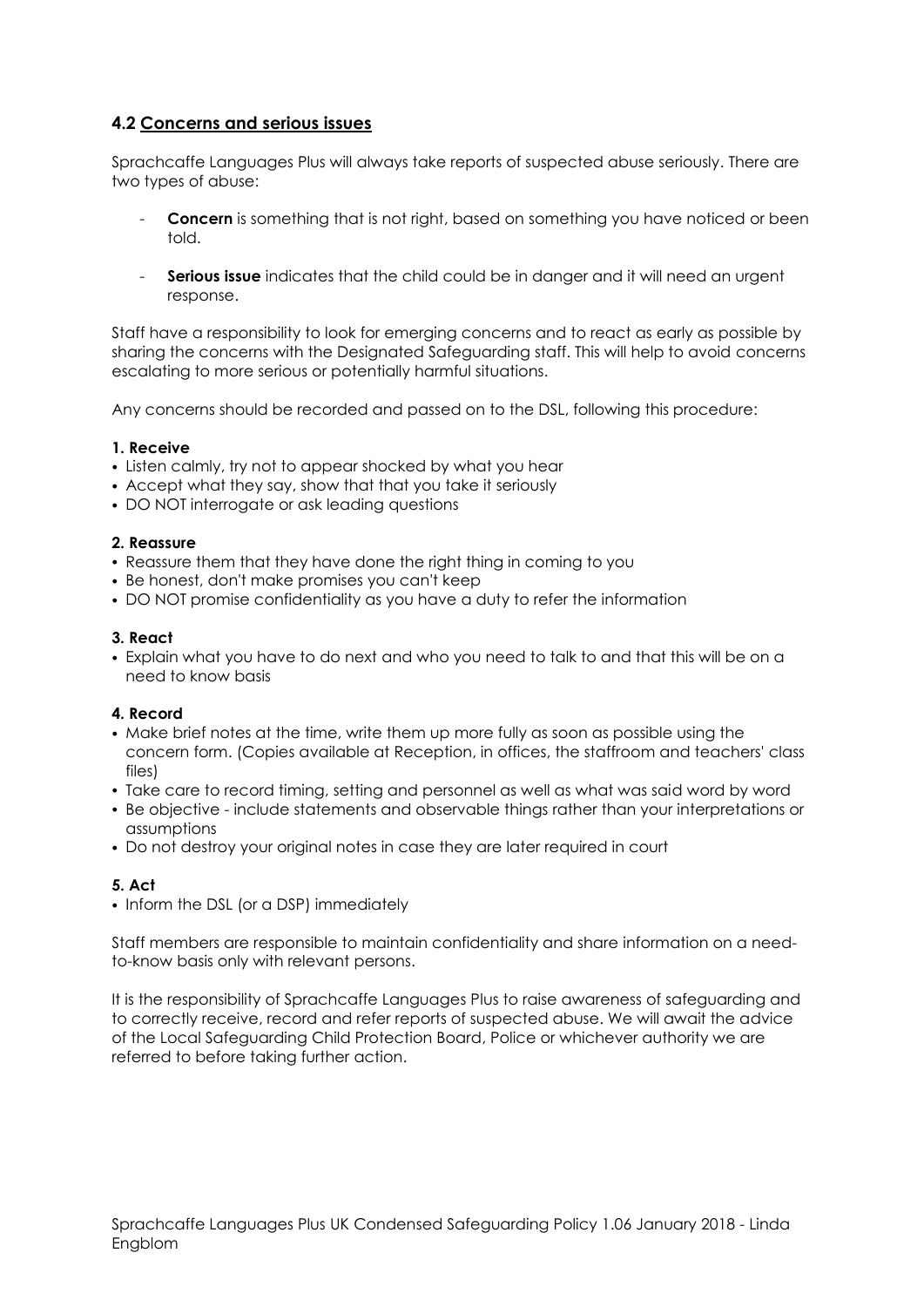## **5 Safeguarding training**

All staff and homestay must complete *Safeguarding training*

The course takes approximately 30 minutes. Here is the link to follow:

<https://galleryteachers.com/service/safeguarding-basic-awareness-course/>

This course is now being recommended by English UK. At the moment, it is free and the course can be found on "multi-agency training" section on the English UK, click on 'Available courses'. There are clear directions on how to register with which is necessary before doing the course (very similar to the previous course). To ensure understanding the online training will be followed by face to face training delivered by one of the DSP's at Sprachcaffe Languages Plus.

A copy of a valid safeguarding training certificate must be sent to your line manager.

If you prefer not to do this online, we also have regular safeguarding training sessions at our schools. Please ask the DSL for more details.

## **6 Contact details**

All adults associated with students aged under 18 have a legal "duty of care" and responsibilities to safeguard those aged under 18.

This means to be aware, vigilant and know to report any concerns, even minor ones or allegations. Everyone who comes into contact with a child has a role to play in sharing information with the Designated Safeguarding Team and taking prompt action following the Safeguarding policy.

**It is not the school's responsibility to investigate concerns but to receive, record and refer them correctly** and then await further instructions from the Local Safeguarding Children Board (LSCB).

The first point of contact for safeguarding concerns is the DSL who can be reached on **01273 322102** (between 9 and 5 and after that the emergency number) or **hrs.uk@sprachcaffe.com**. (Linda Engblom-Safeguarding& HR Manager)

For staff, if the DSL is unavailable, or it is inappropriate to report a concern to the DSL, the DSPs can be reached.\*

For Homestay providers, please contact the Homestay Coordinator (DSP).

If neither the DSL nor any of the DSPs can be contacted, safeguarding concerns can be directed to LSCB (Local safeguarding Children Board).\* Please notify the DSL/DSP of any such reports as soon as possible.

Accusations against staff can be directed to Local Authority Designated Officer (LADO).\*

**\*For location/department specific helplines please see Appendix 1 – these are likely to be the most appropriate first point of contact for any concerns.**